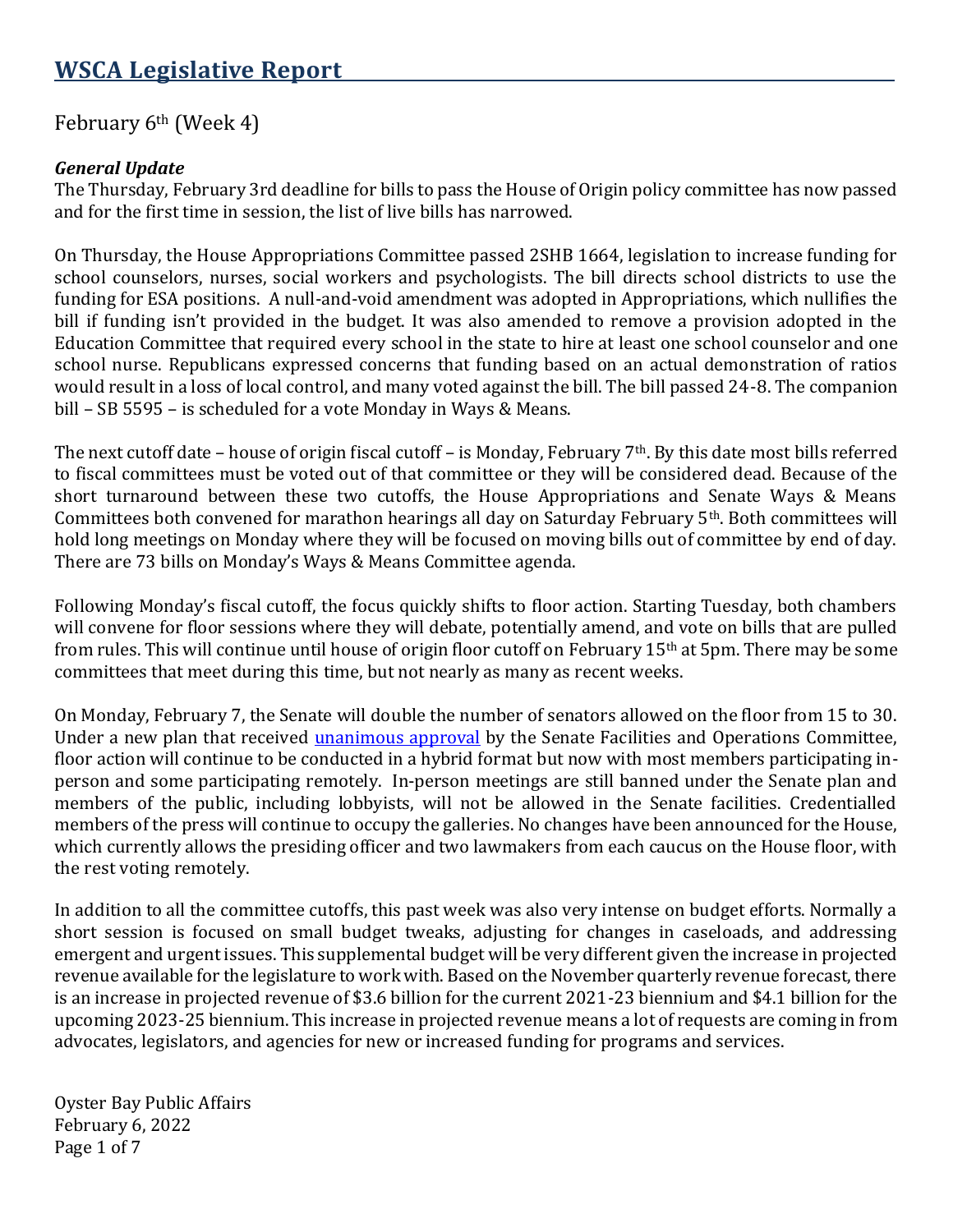The economic revenue & forecast council releases the quarterly revenue forecast on Feb 16<sup>th</sup>. After that comes out, the House and Senate will knit up their budget proposals based on those numbers. It is *likely* the respective budget proposals will be unveiled the week of Feb 21<sup>st</sup>. The legislature will then spend the remainder of session negotiating a final budget.

[Click here](https://tvw.org/video/legislative-review-january-31-february-4-2022021091/) to watch this week's TVW Week in Review, which provides a good wrap-up of the past week in Olympia.

### *Electeds & Elections*

Rep. Mike Sells (D-Everett) [announced](https://housedemocrats.wa.gov/sells/2022/02/01/sells-to-retire-from-state-house/) that he will not seek reelection in November. Sells has served as a State Representative for the 38th legislative district for over 17 years and has served as chair for the House Labor & Workplace Standards Committee for over 10 years. The open seat will be filled in the November election.

## **Upcoming Events**

### **Capital Budget (House) - Virtual - 2/7 @ 8:00am**

• [HJR 4200](https://app.leg.wa.gov/billsummary?Year=2021&BillNumber=4200) - Public Hearing - Amending the Constitution to allow a simple majority of voters voting to authorize school district bonds.

• [HJR 4200](https://app.leg.wa.gov/billsummary?Year=2021&BillNumber=4200) - Exec Session - Amending the Constitution to allow a simple majority of voters voting to authorize school district bonds.

### **Appropriations (House) - Virtual - 2/7 @ 10:00am**

• [HB 1590](https://app.leg.wa.gov/billsummary?Year=2021&BillNumber=1590) - Exec Session - Concerning enrollment stabilization funding to address enrollment declines due to the COVID-19 pandemic.

• [HB 2078](https://app.leg.wa.gov/billsummary?Year=2021&BillNumber=2078) - Exec Session - Establishing the outdoor school for all program.

#### **Ways & Means (Senate) - Virtual - 2/7 @ 10:00am**

• [SB 5563](https://app.leg.wa.gov/billsummary?Year=2021&BillNumber=5563) - Exec Session - Concerning enrollment stabilization funding to address enrollment declines due to the COVID-19 pandemic.

• [SSB 5595](https://app.leg.wa.gov/billsummary?Year=2021&BillNumber=5595) - Exec Session - Concerning prototypical school formulas for physical, social, and emotional support in schools.

• [SSB 5600](https://app.leg.wa.gov/billsummary?Year=2021&BillNumber=5600) - Exec Session - Concerning the sustainability and expansion of state registered apprenticeship programs.

• [SSB 5644](https://app.leg.wa.gov/billsummary?Year=2021&BillNumber=5644) - Exec Session - Concerning providing quality behavioral health co-response services.

Oyster Bay Public Affairs February 6, 2022 Page 2 of 7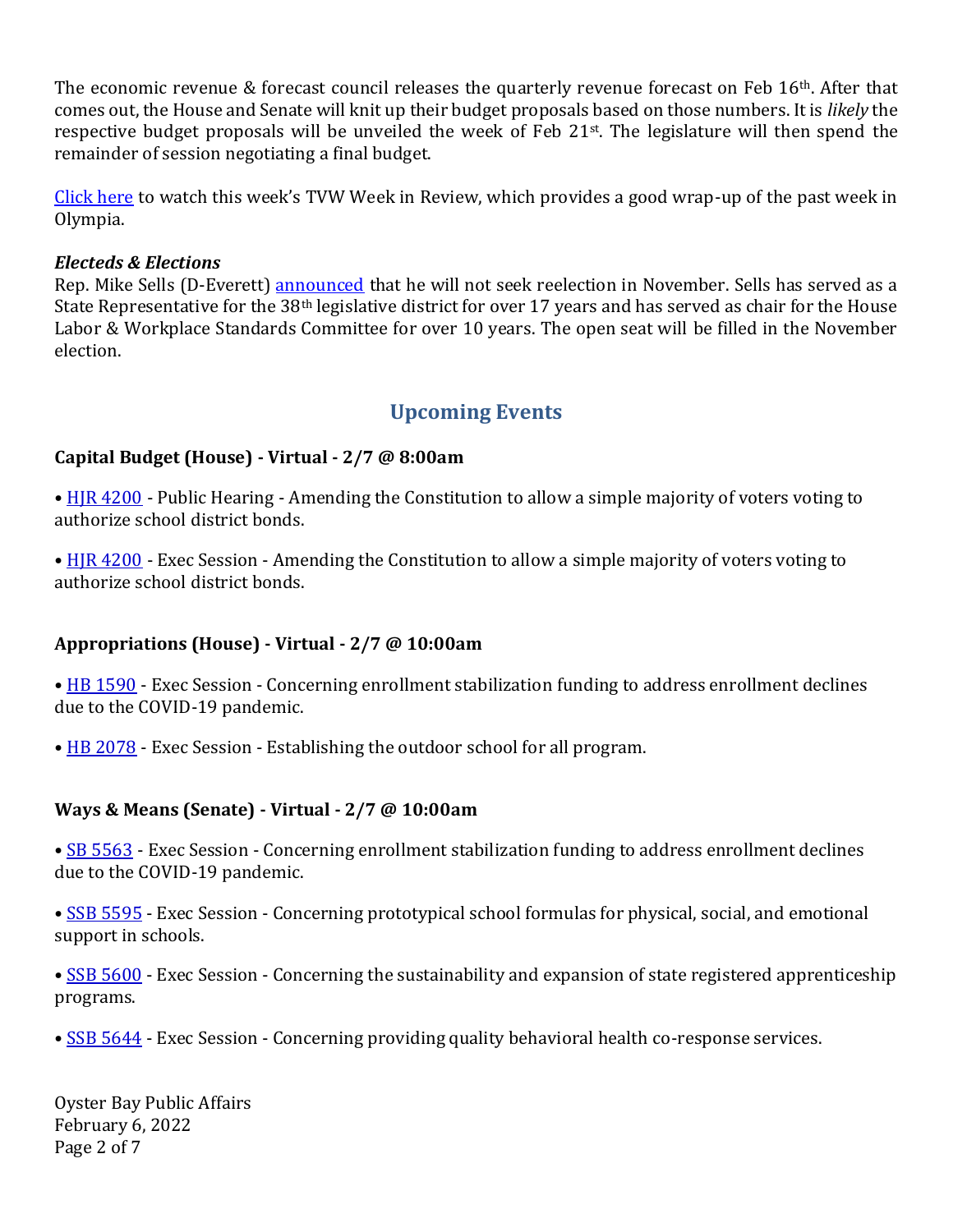| <b>Bill Details</b>         |                                                                                                                                                                                                                                                                                                                                                                    | <b>Status</b> | <b>Sponsor</b> |  |
|-----------------------------|--------------------------------------------------------------------------------------------------------------------------------------------------------------------------------------------------------------------------------------------------------------------------------------------------------------------------------------------------------------------|---------------|----------------|--|
| 2SHB                        | <b>High school graduation</b>                                                                                                                                                                                                                                                                                                                                      | H Rules R     | Stonier        |  |
| 1162<br>(Dead)              | Concerning high school graduation credit and pathway options.                                                                                                                                                                                                                                                                                                      |               |                |  |
| <b>HB 1590</b><br>(SB 5563) | <b>Enrollment stabilization</b>                                                                                                                                                                                                                                                                                                                                    | H Approps     | Dolan          |  |
|                             | Concerning enrollment stabilization funding to address enrollment declines due to the COVID-19<br>pandemic.                                                                                                                                                                                                                                                        |               |                |  |
| <b>HB1601</b>               | <b>Student homelessness pilot</b>                                                                                                                                                                                                                                                                                                                                  | H Approps     | Leavitt        |  |
|                             | Expanding the students experiencing homelessness and foster youth pilot program.                                                                                                                                                                                                                                                                                   |               |                |  |
| <b>HB1611</b>               | <b>Highly capable students</b>                                                                                                                                                                                                                                                                                                                                     | H Rules R     | Dolan          |  |
|                             | Advancing equity in programs for highly capable students.                                                                                                                                                                                                                                                                                                          |               |                |  |
|                             | Schools/support funding                                                                                                                                                                                                                                                                                                                                            | H Rules       | Rule           |  |
| <b>SHB 1664</b>             | Concerning prototypical school formulas for physical, social, and emotional support in schools.                                                                                                                                                                                                                                                                    |               |                |  |
| <b>SHB 1699</b>             | Work in retirement/schools                                                                                                                                                                                                                                                                                                                                         | H 2nd Reading | Bergquist      |  |
|                             | Permitting individuals retired from the public employees retirement system, the teachers retirement<br>system, and the school employees retirement system additional opportunities to work for a school<br>district for up to 1,040 hours per school year while in receipt of pension benefits until July 1, 2025.                                                 |               |                |  |
| <b>SHB 1746</b>             | Students/COVID-19 pandemic                                                                                                                                                                                                                                                                                                                                         | H Rules       | Ortiz-Self     |  |
|                             | Updating the 2015 report and recommendations for supporting student success through measuring<br>and mitigating community risk and protective predictors since the emergence of the COVID-19<br>pandemic.                                                                                                                                                          |               |                |  |
| <b>SHB 1759</b>             | School websites/drug info.                                                                                                                                                                                                                                                                                                                                         | H Rules R     | Callan         |  |
|                             | Requiring school districts and other public education entities to make information from the<br>department of health about substance use trends, overdose symptoms and response, and the secure<br>storage of prescription drugs, over-the-counter medications, and firearms and ammunition, available<br>through their websites and other communication resources. |               |                |  |
|                             |                                                                                                                                                                                                                                                                                                                                                                    |               |                |  |
| <b>SHB 1760</b>             | Dual credit program access                                                                                                                                                                                                                                                                                                                                         | H Exec Action | Paul           |  |

February 6, 2022 Page 3 of 7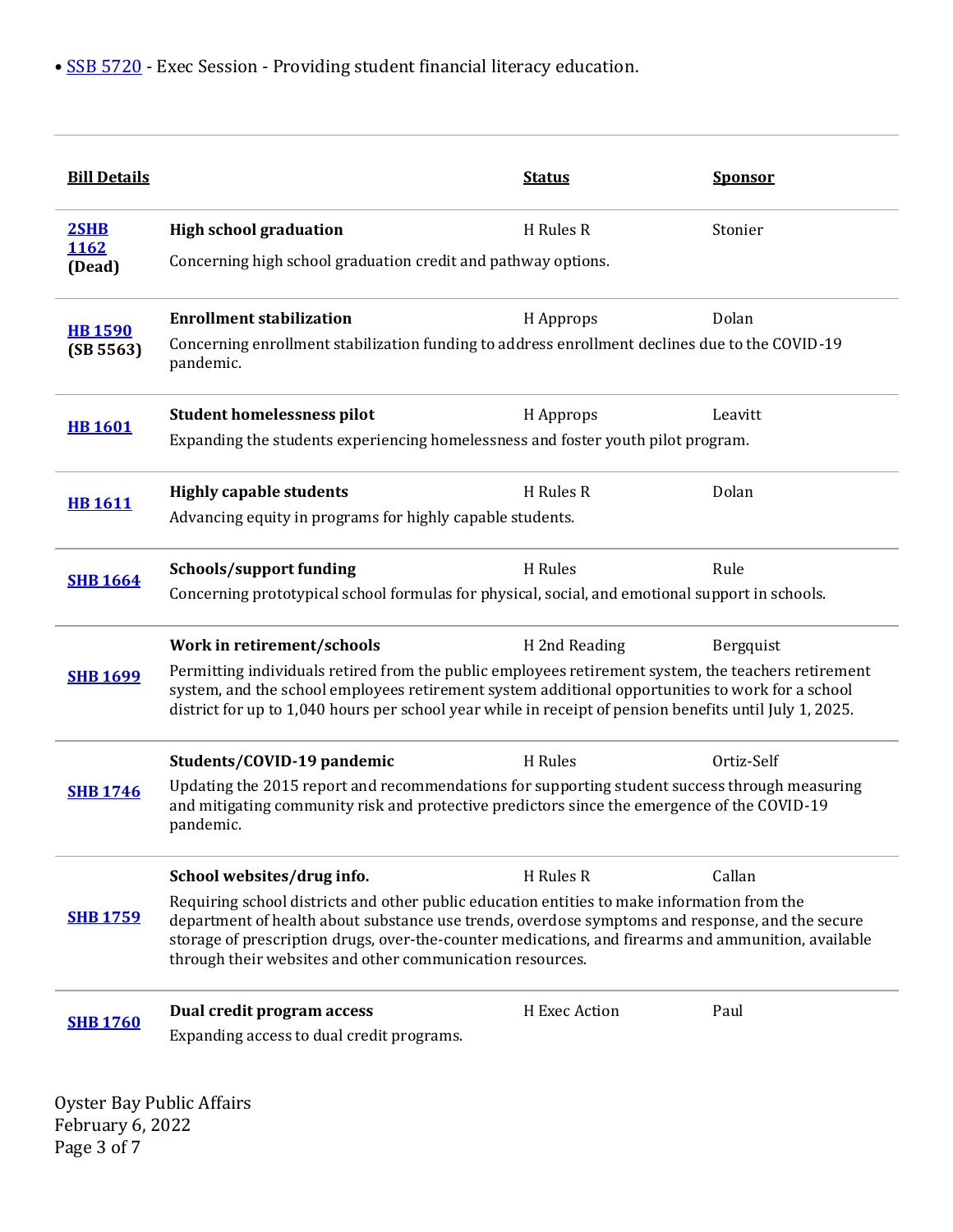| <b>SHB 1791</b>                 | Prof. educator reprimands<br>Concerning reprimands for professional educators.                                                                                 | H Rules R        | Harris   |
|---------------------------------|----------------------------------------------------------------------------------------------------------------------------------------------------------------|------------------|----------|
| <b>SHB 1800</b>                 | <b>Behavioral health/minors</b><br>Increasing access to behavioral health services for minors.                                                                 | H Exec Action    | Eslick   |
| <b>HB 1805</b><br>(SB 5797)     | Opportunity scholarship prog<br>Concerning the opportunity scholarship program.                                                                                | H Exec Action    | Paul     |
| <b>HB 1834</b>                  | Student absences/mental hlth<br>Concerning student excused absences for mental health reasons.                                                                 | H Passed 3rd     | Callan   |
| <b>HB 1836</b>                  | Scholarships/disadv.groups<br>Awarding academic scholarships to members of underprivileged or disadvantaged groups.                                            | H Civil R & Judi | Shewmake |
| <b>SHB 1867</b>                 | Dual credit program data<br>Concerning dual credit program data.                                                                                               | H Rules R        | Paul     |
| <b>HB 1883</b>                  | <b>Youth lifeline</b><br>Establishing a lifeline for youth and young adults who have experienced or are at risk of entering into<br>public systems of care.    | H Children, Yout | Chopp    |
| <b>SHB 1890</b>                 | <b>Children behavioral health</b><br>Concerning the children and youth behavioral health work group.                                                           | H Exec Action    | Callan   |
| <b>HB1900</b>                   | Schools/discrimination, etc.<br>Improving school districts' responses to complaints of discrimination, harassment, intimidation, and<br>bullying.              | H Education      | Senn     |
| <b>SHB 1941</b>                 | <b>Active shooter drills</b><br>Prohibiting active shooter scenarios for school safety-related drills.                                                         | H Rules R        | Walen    |
| <b>HB 1985</b><br>(SSB<br>5595) | Schools/support funding<br>Concerning prototypical school formulas for physical, social, and emotional support in schools.                                     | H Education      | Dolan    |
| <b>HB 2000</b>                  | <b>OSPI</b> basic education funds<br>Clarifying the duty of the superintendent of public instruction to distribute federal and state basic<br>education funds. | H Approps        | Rule     |

Oyster Bay Public Affairs February 6, 2022 Page 4 of 7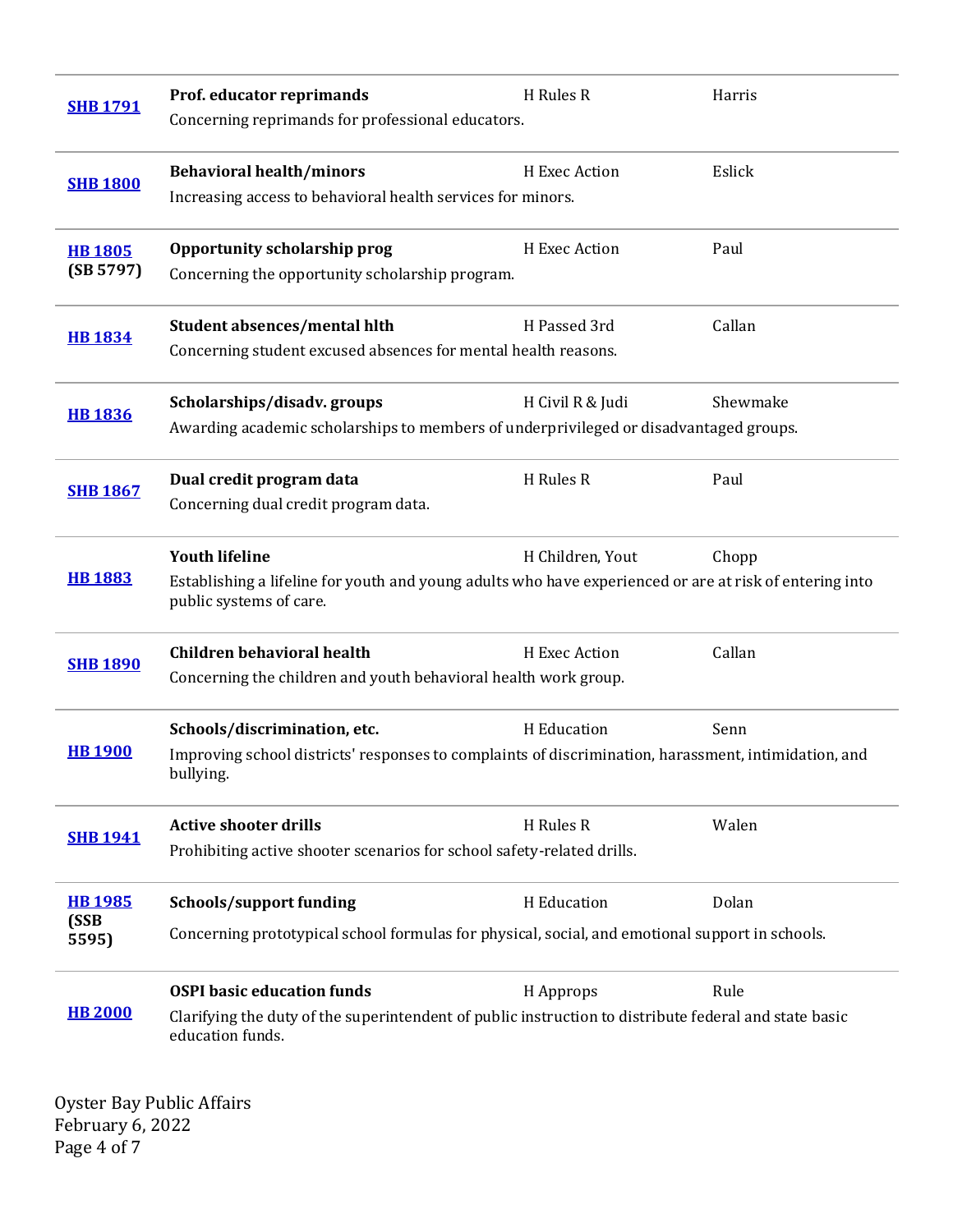|                              | <b>Skill center funding</b>                                                                                                                                | H Approps     | Rule         |  |
|------------------------------|------------------------------------------------------------------------------------------------------------------------------------------------------------|---------------|--------------|--|
| <b>HB 2011</b>               | Funding for skill center students for classes in sending school districts with less than 3,000 students<br>and significant participation in skill centers. |               |              |  |
| <b>HB 2014</b>               | <b>Outdoor school</b>                                                                                                                                      | H Education   | Rule         |  |
| (SB 5905)                    | Establishing the outdoor school for all program.                                                                                                           |               |              |  |
| <b>HB 2041</b>               | <b>Health care for minors</b>                                                                                                                              | H HC/Wellness | Walsh        |  |
|                              | Concerning greater consistency in the provision of health care services for minors under the age of 16.                                                    |               |              |  |
| <b>HB 2053</b>               | Behavioral health work group                                                                                                                               | H HC/Wellness | Dent         |  |
|                              | Creating a behavioral health work group to study the root causes of rising behavioral health issues in<br>Washington communities.                          |               |              |  |
| <b>HB 2056</b>               | K-12 instructional materials                                                                                                                               | H Education   | Steele       |  |
|                              | Promoting academic transparency in public schools.                                                                                                         |               |              |  |
| <b>SHB 2078</b><br>(SB 5925) | Outdoor learning grant prg.                                                                                                                                | H Approps     | Rule         |  |
|                              | Establishing the outdoor school for all program.                                                                                                           |               |              |  |
| <b>HJR4200</b>               | <b>School district bonds</b>                                                                                                                               | H Cap Budget  | Stonier      |  |
| (Dead)                       | Amending the Constitution to allow a simple majority of voters voting to authorize school district<br>bonds.                                               |               |              |  |
| <b>SB 5043</b><br>(Dead)     | <b>School employee housing</b>                                                                                                                             | S 3rd Reading | Salomon      |  |
|                              | Providing housing to school district employees.                                                                                                            |               |              |  |
| <b>2SSB 5147</b><br>(Dead)   | Learning stabilization, etc.                                                                                                                               | S Rules X     | Hawkins      |  |
|                              | Exploring alternative school calendars.                                                                                                                    |               |              |  |
| 2SSB 5327                    | Youth safety tip line                                                                                                                                      | S Rules X     | <b>Brown</b> |  |
|                              | Creating a confidential youth safety and well-being tip line.                                                                                              |               |              |  |
|                              | <b>Education ombuds awareness</b>                                                                                                                          | H Education   | Wilson       |  |
| <b>SSB 5376</b>              | Promoting awareness of the governor's office of the education ombuds.                                                                                      |               |              |  |
| <b>SB 5536</b>               | Collaborative school govern.                                                                                                                               | $SL/K-12$     | Hasegawa     |  |
|                              | Establishing a collaborative school-based governance model.                                                                                                |               |              |  |

Oyster Bay Public Affairs February 6, 2022 Page 5 of 7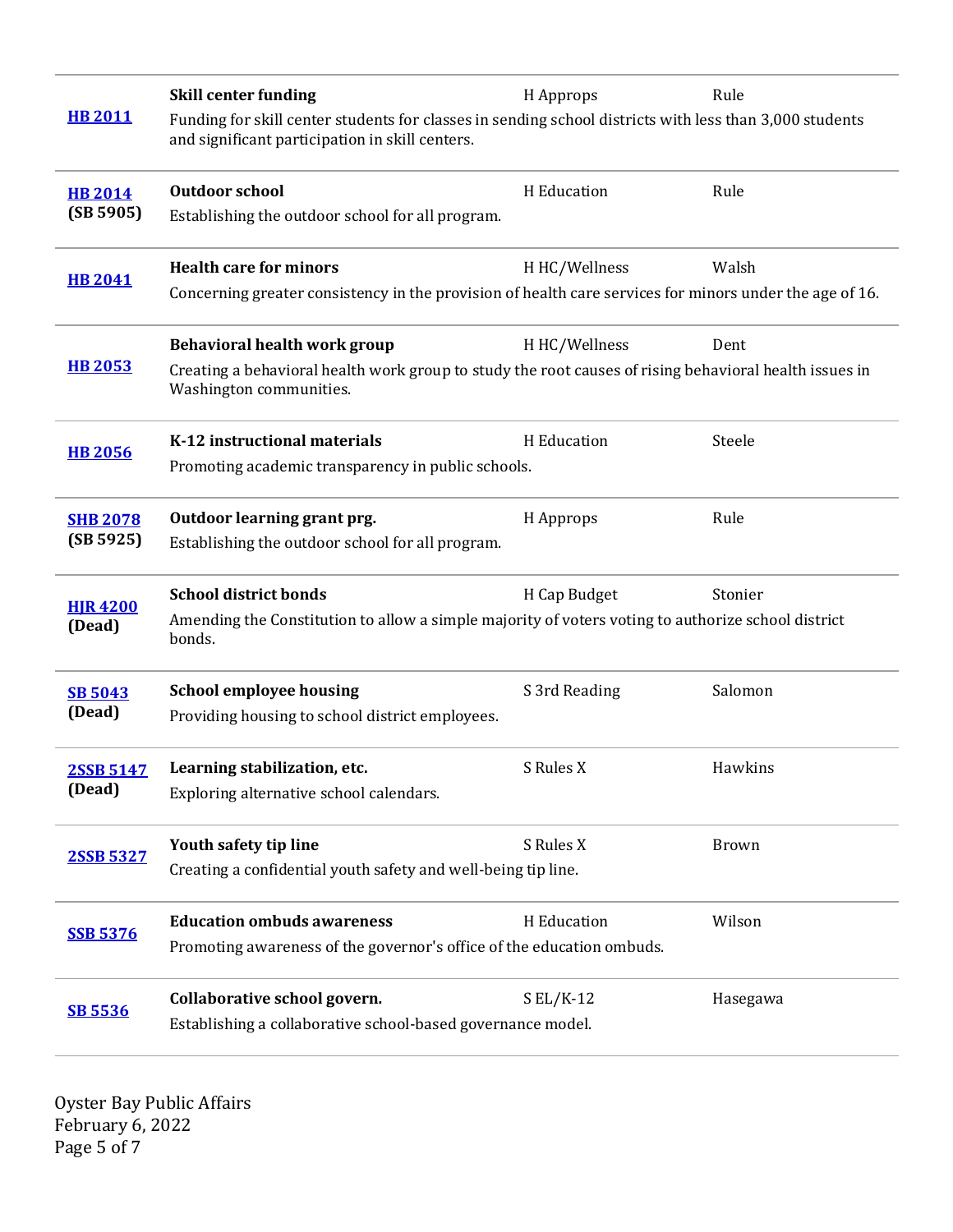| <b>SSB 5537</b>              | <b>Compulsory school attendance</b>                                                                                                                                                    | S Ways & Means | Wellman  |  |  |
|------------------------------|----------------------------------------------------------------------------------------------------------------------------------------------------------------------------------------|----------------|----------|--|--|
|                              | Changing compulsory school attendance requirements for children five, six, and seven years of age.                                                                                     |                |          |  |  |
| <b>SSB 5553</b>              | <b>Early STEM metrics</b>                                                                                                                                                              | S 2nd Reading  | Wilson   |  |  |
|                              | Providing data regarding early STEM metrics in the STEM education report card.                                                                                                         |                |          |  |  |
| <b>SB 5563</b><br>(HB 1590)  | <b>Enrollment stabilization</b>                                                                                                                                                        | S Ways & Means | Wellman  |  |  |
|                              | Concerning enrollment stabilization funding to address enrollment declines due to the COVID-19<br>pandemic.                                                                            |                |          |  |  |
| <b>SSB 5594</b>              | Bone marrow donation aware.                                                                                                                                                            | S 2nd Reading  | Short    |  |  |
|                              | Concerning public school instruction in awareness of bone marrow donation.                                                                                                             |                |          |  |  |
| <b>SSB 5595</b><br>(HB 1985) | <b>Schools/support funding</b>                                                                                                                                                         | S Ways & Means | Wellman  |  |  |
|                              | Concerning prototypical school formulas for physical, social, and emotional support in schools.                                                                                        |                |          |  |  |
| <b>SB 5596</b>               | <b>Health info. disclosure</b>                                                                                                                                                         | S Rules 2      | Trudeau  |  |  |
|                              | Conforming disclosure restrictions for mental health counselors, marriage and family therapists, and<br>social workers to the requirements of the Uniform Health Care Information Act. |                |          |  |  |
| <b>SSB 5600</b>              | <b>Apprenticeship programs</b>                                                                                                                                                         | S Ways & Means | Keiser   |  |  |
|                              | Concerning the sustainability and expansion of state registered apprenticeship programs.                                                                                               |                |          |  |  |
| <b>SB 5601</b>               | <b>School district boards</b>                                                                                                                                                          | $S EL/K-12$    | Short    |  |  |
| (HB 1986)                    | Empowering school district boards of directors.                                                                                                                                        |                |          |  |  |
| <b>SB 5630</b>               | Early learning/basic ed.                                                                                                                                                               | $S EL/K-12$    | Hasegawa |  |  |
|                              | Expanding the statutory program of basic education to include the basic education program of early<br>learning.                                                                        |                |          |  |  |
| <b>SSB 5638</b>              | <b>Mental health prof. licenses</b>                                                                                                                                                    | S 2nd Reading  | Wagoner  |  |  |
|                              | Concerning expediting approval for applicants for an associate license as a social worker, mental<br>health counselor, or marriage and family therapist.                               |                |          |  |  |
| <b>SSB 5644</b>              | <b>Behavioral health coresponse</b>                                                                                                                                                    | S Ways & Means | Wagoner  |  |  |
|                              | Concerning providing quality behavioral health co-response services                                                                                                                    |                |          |  |  |
| <b>SSB 5719</b>              | <b>Dual credit costs</b>                                                                                                                                                               | S Ways & Means | Mullet   |  |  |
|                              | Concerning dual credit costs.                                                                                                                                                          |                |          |  |  |

Oyster Bay Public Affairs February 6, 2022 Page 6 of 7